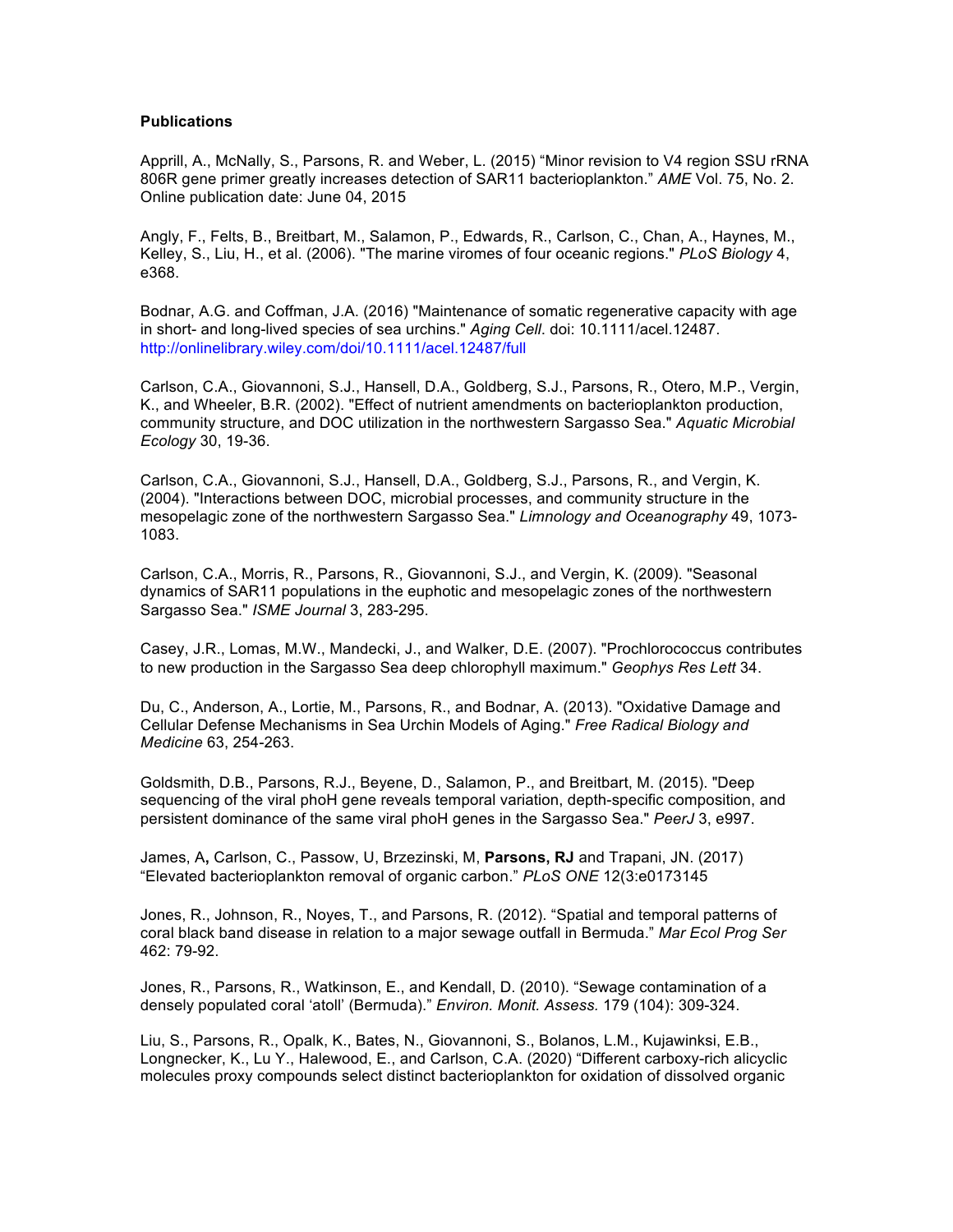matter in the mesopelagic Sargasso Sea." *Limnology and Oceanography* 1-22 doi:10.1002/lno.11405

Lomas, M.W., and Bates, N.R. (2004). "Potential controls on interannual partitioning of organic carbon during the winter/spring phytoplankton bloom at the Bermuda Atlantic Time- series Study (BATS) site." *Deep-Sea Research Part I-Oceanographic Research Papers* 51, 1619-1636.

Lomas, M.W., Steinberg, D.K., Dickey, T., Carlson, C.A., Nelson, N.B., Condon, R.H., and Bates, N.R. (2010). "Increased ocean carbon export in the Sargasso Sea linked to climate variability is countered by its enhanced mesopelagic attenuation." *Biogeosci* 7, 57-70.

Marston, M.F., Taylor, S., Sme, N, Parsons, R.J., Noyes, T.J.E. and Martiney J.B.H. (2013). "Marine cyanophages exhibit local and regional biogeography." *Environmental Microbiology* 15 (5):1452-1463.

McCaughey, C., and Bodnar, A. (2012). "Investigating the sea urchin immune system: Implications for disease resistance and aging." *Journal of Young Investigator* 23, 25-33.

McDonald, N., Achterberg, E.P., Carlson, C.A., Gledhill, M., Liu, S. Matheson-Barker, J.R., Nelson, N.B., Parsons, R.J. (2019). The role of heterotrophic bacteria and *Archaea* in the transformation of lignin in the open ocean. *Frontiers in Marine Science* 6(743) https://doi.org/10.3389/fmars.2019.00743

McNally, S.P., Parsons, R.J., Santoro, A.E., and Apprill, A. (2017). Multifaceted impacts of the stony coral *Porites astreoides* on picoplankton abundance and community composition. *Limnology and Oceanography* 62, 217-234.

Nelson, C.E., and Carlson, C.A. (2012). "Tracking differential incorporation of dissolved organic carbon types among diverse lineages of Sargasso Sea bacterioplankton." *Environmental Microbiology* 14, 1500-1516.

Nelson, C.E., Carlson, C.A., Ewart, C.S., and Halewood, E.R. (2014). "Community differentiation and population enrichment of Sargasso Sea bacterioplankton in the euphotic zone of a mesoscale mode-water eddy." *Environ Microbiol* 16, 871-887.

Nelson, N.B., Carlson, C.A., and Steinberg, D.K. (2004). "Production of chromophoric dissolved organic matter by Sargasso Sea microbes." *Marine Chemistry* 89, 273-287.

Parsons, R.J., Breitbart, M., Lomas, M.W., and Carlson, C.A. (2011). "Ocean time-series reveals recurring seasonal patterns of virioplankton dynamics in the northwestern Sargasso Sea." *ISME J* 6, 273-284.

Parsons, R.J., Nelson, C.E., Carlson, C.A., Denman, C.C., Andersson, A.J., Kledzik, A.L., Vergin, K.L., McNally, S.P., Treusch, A.H., and Giovannoni, S.J. (2014). "Marine bacterioplankton community turnover within seasonally hypoxic waters of a sub-tropical sound: Devil's Hole, Bermuda." *Environmental Microbiology*, n/a-n/a.

Pause-Tucker, K., Parsons, R., Symonds, E.M., and Breitbart, M. (2011). "Diversity and distribution of single-stranded DNA phages in the North Atlantic Ocean." *ISME Journal* 5, 822- 830.

Pocklington, P., and Coates, K.A. (2010) "Three new species of polychaete (Annelida: Polychaeta) from Bermuda." *Proceedings of the Biological Society of Washington* 123: 220- 233.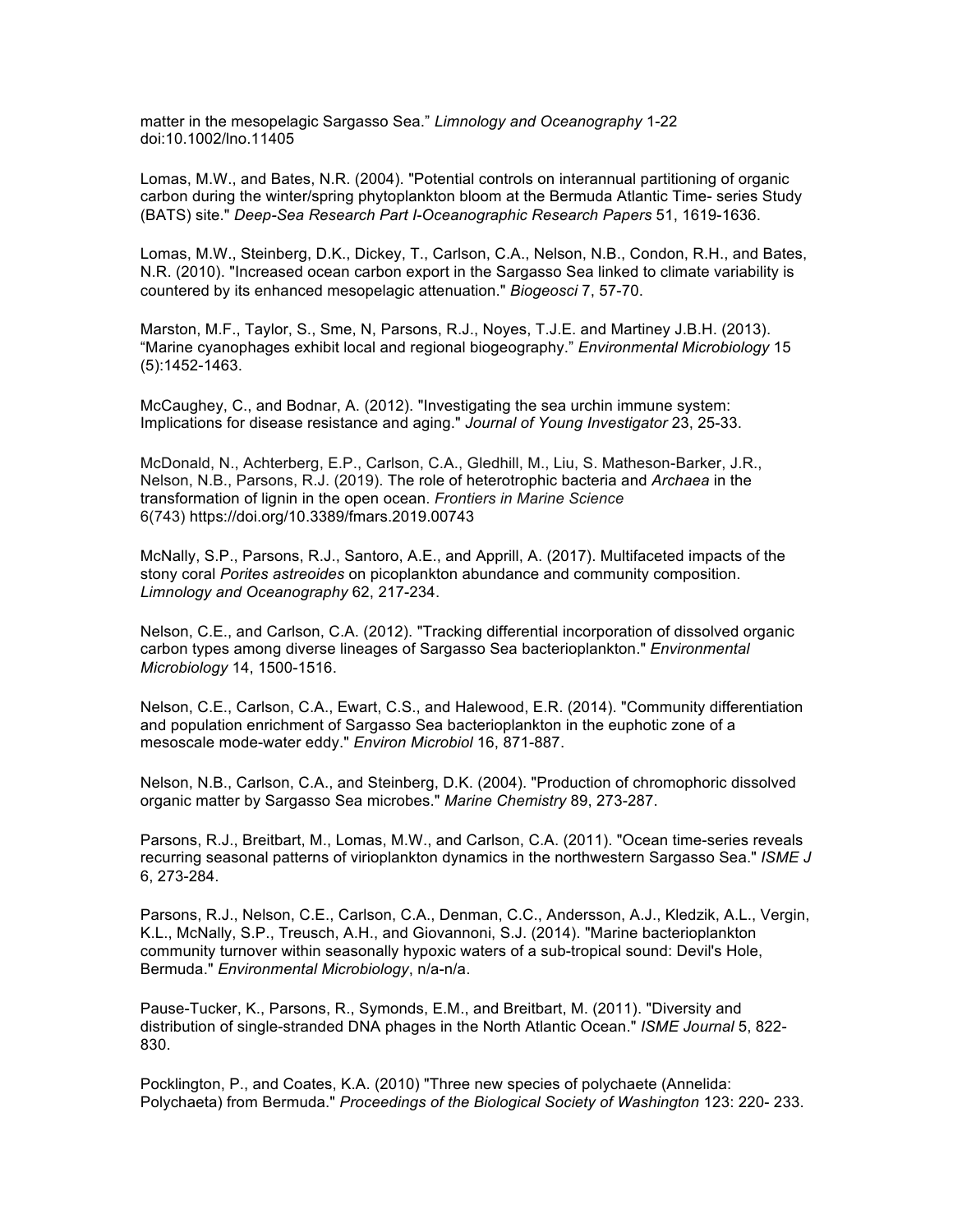Reinardy, H.C., Emerson, C.E., Manley, J.M., and Bodnar, A.G. (2015). "Tissue Regeneration and Biomineralization in Sea Urchins: Role of Notch Signaling and Presence of Stem Cell Markers." *PloS ONE* 10, e0133860.

Saw, J.H.W., Nunoura, T., Hirai, M., Takaki, Y., Parsons, R., Michelsen, M., Longnecker, K., Kujawinski, E.B., Stepanauskas, R., Landry, Z., Carlson, C.A., and Giovannoni, S.J. (2019) Pangenomics reveal diversification of enzyme families and nich specialization in globally abundant SAR202 bacteria. *bioRxiv*. https://doi.org/10.1128/mBio.02975-19

Steinberg, D.K., Nelson, N.B., Carlson, C.A., and Prusak, A.C. (2004). "Production of chromophoric dissolved organic matter (CDOM) in the open ocean by zooplankton and the colonial cyanobacterium Trichodesmium spp." *Marine Ecology Progress Series* 267, 45-56. Treusch, A.H., Demir-Hilton, E., Vergin, K.L., Worden, A.Z., Carlson, C.A., Donatz, M.G., Burton, R.M., and Giovannoni, S.J. (2012). "Phytoplankton distribution patterns in the northwestern Sargasso Sea revealed by small subunit rRNA genes from plastids." *ISME Journal* 6, 481-492.

Treusch, A.H., Vergin, K.L., Finlay, L.A., Donatz, M.G., Burton, R.M., Carlson, C.A., and Giovannoni, S.J. (2009). "Seasonality and vertical structure of microbial communities in an ocean gyre." *ISME J* 3, 1148-1163.

Venter, J.C., K. Remington, J. Heidelberg, A.L. Halpern, S. Levy, J.A. Eisen, I. Paulsen, K.E. Nelson, D.E. Fouts, W. Nelson, D. Rusch, A.H. Knap, M.W. Lomas, K. Nealson, O. White, J. Peterson, H.O. Smith, J. Hoffman, R. Parsons, C. Pfannkoch and Y. Rogers. (2004). "Environmental whole genome shotgun sequencing: The Sargasso Sea*." Science* 304:66-74

Zhang, T., Diaz, J.M., Brighi, C., Parsons, R.J**.,** McNally, S., Apprill, A., and Hansel, C.M. (2016). Dark Production of Extracellular Superoxide by the Coral Porites astreoides and Representative Symbionts*. Frontiers in Marine Science* 3, 232.

## **Conference Proceedings**

Bodnar, A., Lortie, M., Parsons, R. and Coffman, J. (2015) "Tissue homeostasis, regeneration and negligible senescence: insight from sea urchins." Presented at the Comparative Biology of Tissue Repair, Regeneration and Aging Symposium, June 2015. Center for Regenerative Biology and Medicine, Mount Desert Island Biological Laboratory

Bodnar, A. (2015) "Sea urchins as models for aging, tissue regeneration and resistance to cancer." Presented at the Gloucester Marine Genomics Institute Science Forum, September 2015

Denman, C.C., Parsons, R.J., Andersson, A.J., Nelson, C.E., Treusch, A.H., Carlson, C.A. et al. (2010) "Microbial Community Abundance and Structure in Seasonally Stratified Waters: Observations from Devil's Hole, Harrington Sound, Bermuda." (Poster) 16th American Society of Limnology and Oceanography Ocean Sciences Meeting, Portland OR

Emerson, C.E., Reinardy, H.C., Manley, J.M. and Bodnar, A.G. (2016) "Sea urchins as a model for tissue regeneration: role of Notch signaling and presence of stem cell markers." Presented at the Keystone Symposia: Molecular and Cellular Basis of Growth and Regeneration, Breckenridge, CO, February 2016

James, A, Carlson, C., Passow, U, Brzezinski, M, Parsons, RJ and Trapani, JN. the Role of DOC in Vertical Export. (Oral) February 21-26, 2016 22nd American Society of Limnology and Oceanography Ocean Sciences Meeting., New Orleans, Louisiana.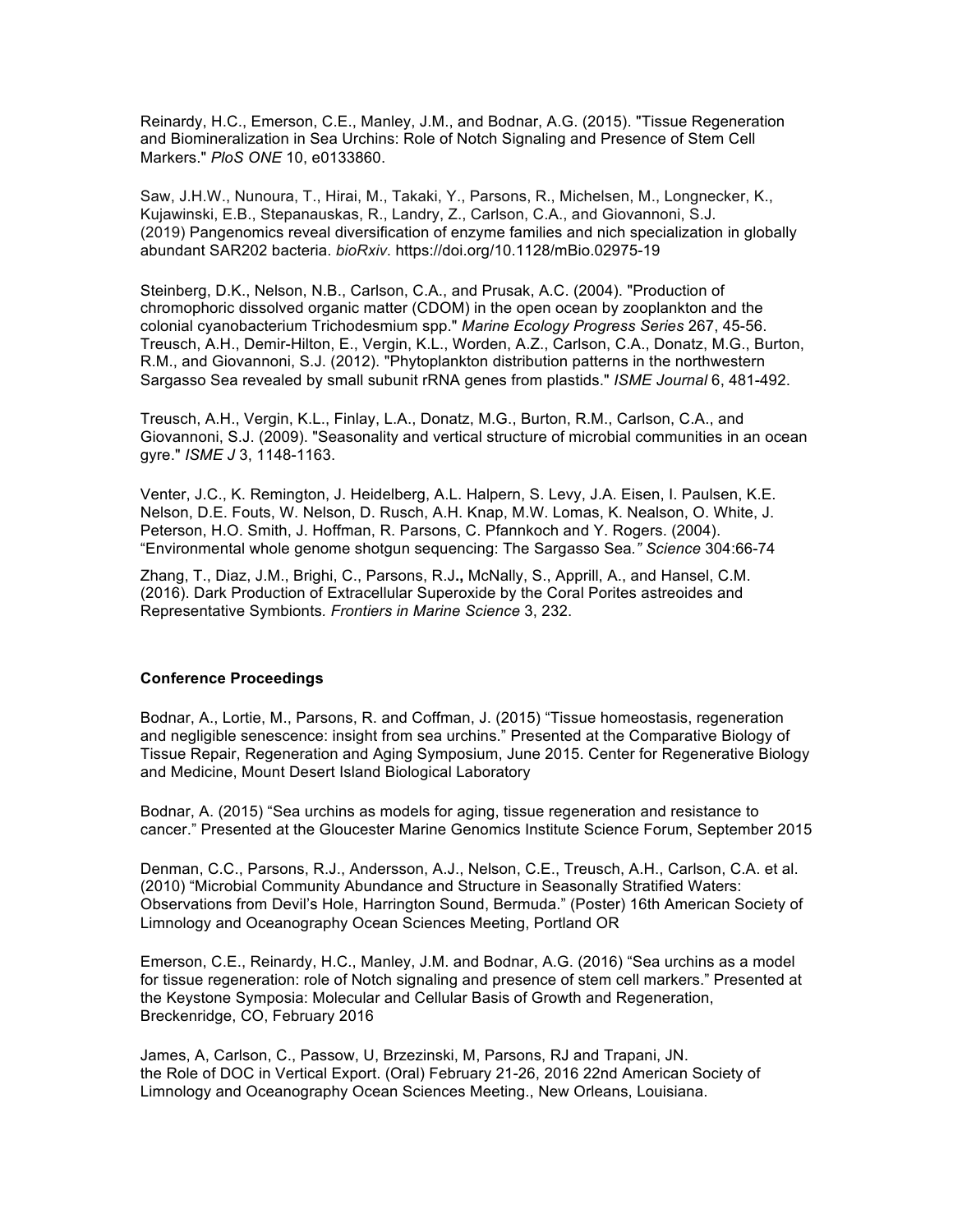Loram, J., Du., C., Anderson, A., Lortie, M., Parsons, R. and Bodnar, A. (2013) "Cellular mechanisms of negligible senescence in sea urchins." Presented at Congress of Invertebrate Reproduction and Development, Detroit, MI.

Lortie, M., Du, C., Parsons, R., Coffman, J. and Bodnar, A. (2014) "Tissue homeostasis, regeneration and negligible senescence: insight from the sea urchin." Presented at Molecular Genetics of Aging, Cold Spring Harbor Laboratory Meeting, September 2014

Lortie, M., Du., C., Parsons, R., Coffman, J. and Bodnar, A. "Tissue homeostasis, regeneration and negligible senescence: insight from the sea urchin." Presented at the Developmental Biology of the Sea Urchin Conference. The Marine Biological Laboratory, Woods Hole, MA. April 2014

Matheson, J, Johnson, RJ, Bates, NR and Parsons, RJ. Elucidating the Relationship Between Phytoplankton and Primary Production in the Sargasso Sea Using New Observations of Nanoplankton and Picoplankton. (Poster) February 21-26, 2016 22nd American Society of Limnology and Oceanography Ocean Sciences Meeting., New Orleans, Louisiana.

McLeod, K, Desmarais, M, Carlson, C, and Johnson, R. and Parsons, R. "Distribution of the microbial lineages within the oxygen minimum zone of the mesopelagic Sargasso Sea and the relative contribution of chemoautotrophs." (Poster) Symposium on Microbial Ecology, Montreal, Canada.

McNally, SP, Parsons, RJ, Santoro, AE and Apprill, A. "Multifaceted Impacts of the Stoney Coral Porites Astreoides on Picoplankton Abundance and Community Composition." (Poster) June 19- 25, Coral Reef Symposium, Honolulu, Hawaii.

McNally, S., Parsons, R. J., Apprill, A. (2014) "Porites Astreoides corals influence reef water bacterioplankton communities." (Poster) February 2014. 20th American Society of Limnology and Oceanography Ocean Sciences Meeting, Honolulu, HI.

Mescioglu, E., McDonald, N. and Parsons, R. (2015) "The microbial degradation of lignin and the subsequent production of marine dissolved organic matter in the Sargasso Sea." (Poster) February 22-27, 2015 21st American Society of Limnology and Oceanography Ocean Sciences Meeting, Granada, Spain.

Parsons, R, McLeod, K, Carlson, C, and Johnson, R. "Distribution of the microbial lineages within the oxygen minimum zone of the mesopelagic Sargasso Sea and the relative contribution of chemoautotrophs." (Poster) August 21-26, 2016 Symposium on Microbia Ecology, Montreal, Canada.

Parsons, R.J., Breitbart, M., Lomas, M.W., and Carlson, C.A. (2010) "Time-series study reveals regular temporal and vertical variability of viral abundance in the subtropical North Atlantic". (Poster) International Society for Microbial Ecology Meeting, Seattle, WA.

Reinardy, H.C., Emerson, C.E., Manley, J.M. and Bodnar, A.G. (2015) "Tissue regeneration and biomineralization in sea urchins: role of Notch signaling and presence of stem cell markers." Presented at the Comparative Biology of Tissue Repair, Regeneration and Aging Symposium, June 2015. Center for Regenerative Biology and Medicine, Mount Desert Island Biological Laboratory

Schuler, G, Parsons, RJ and Johnson, RJ. Bacterioplankton Populations within the Oxygen Minimum Zone of the Sargasso Sea. (Oral) February 21-26, 2016 22nd American Society of Limnology and Oceanography Ocean Sciences Meeting., New Orleans, Louisiana.